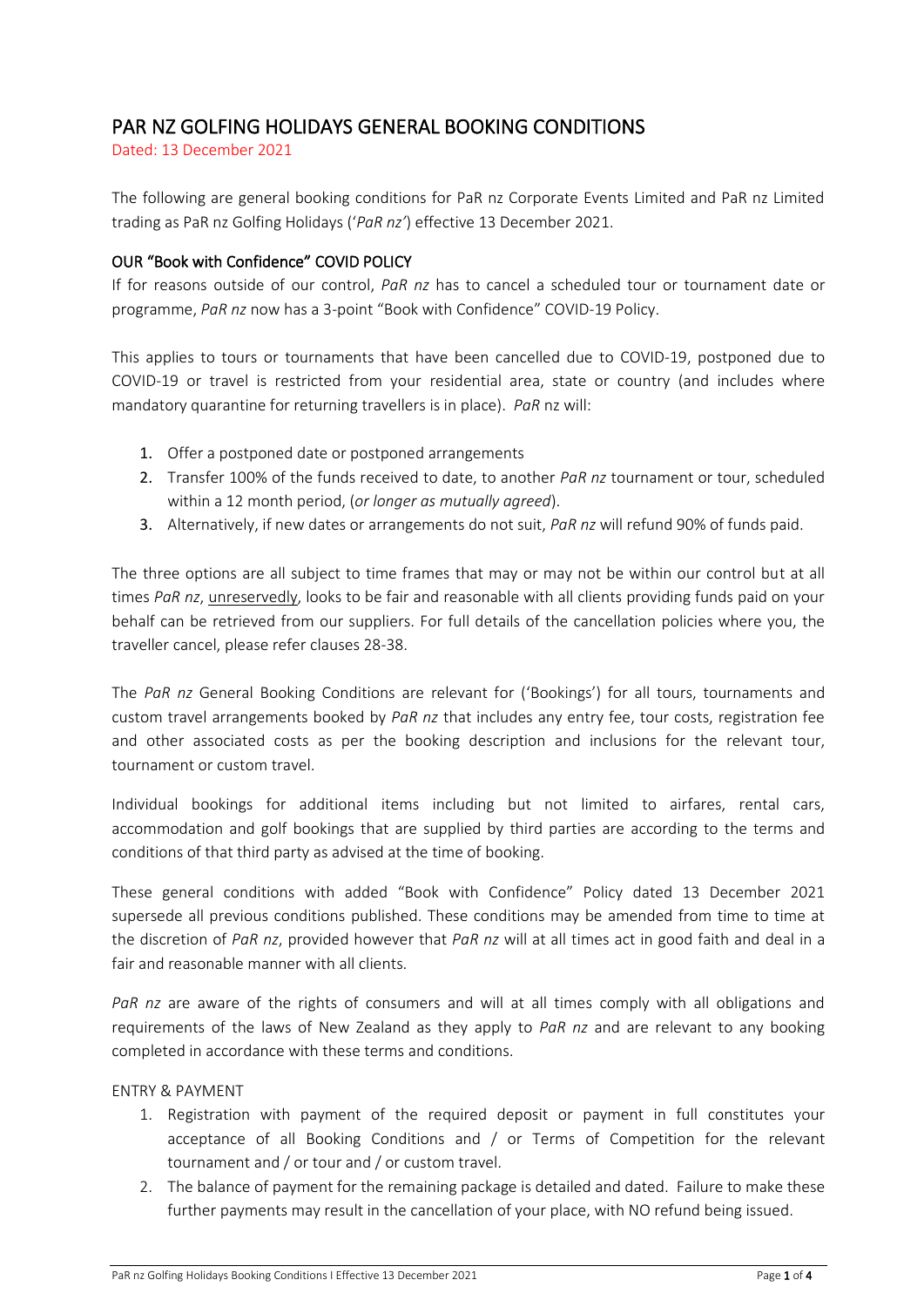3. Visa and Mastercard are accepted cards for payment online.

## PAYMENT SCHEDULE

4. Each tournament or tour or custom travel booking will have their own individual payment schedule which will be detailed in the booking document.

## GENERAL

- 5. *PaR nz*, reserve the right to change the programme and function venues based on advice at the time.
- 6. *PaR nz* reserve the right to change golf courses and venues to that which is advertised providing a replacement of a similar standard is substituted.
- 7. All players and partners participating in the event, tour or tournament agree to comply with the respective Licence Laws when entering and purchasing services from any venue. This may include providing your name and home address.
- 8. All competitors are responsible for all damage to hotel & golf club property including any damage in hotel rooms and / or golf carts.
- 9. *PaR nz* accepts no liability, cost or penalty for any loss to any client as a result of the failure for any reason of any third party to provide services that may be included in terms of any booking made under these conditions.
- 10. For accuracy, Bookings Conditions as stated at the time of booking with your payment are the conditions for which you have agreed, regardless of any general notations recorded on the *PaR nz* website.
- 11. All events, tours and tournaments hosted by *PaR nz* will be conducted according to the COVID-19 protocols advised by the respective Government, of the countries where the event is being hosted. These protocols are subject to change at any time.

#### TRAVEL RISK & TRAVEL ADVICE & INSURANCE

- 12. All players, partners and supporters registered with the required deposit or event payment, including golf and all functions, do so at their own risk.
- 13. *PaR nz* will issue Health & Safety guidelines, which all participants are expected to comply with, at all times.
- 14. *PaR nz*, sponsors, host golf clubs and other suppliers of goods or services accept no liability for any death, injury, property loss or damage incurred during or arising out of any aspect of the conduct of the Tournament.
- 15. PaR nz strongly recommends travel insurance is taken by each person travelling to cover all eventualities.
- 16. All travellers are responsible for their own travel documentation being valid and current i.e. Passports and Visa's where required.
- 17. *PaR nz* recommends all travellers refer to their Ministry of Foreign Affairs in their relevant countries and destination countries for general travel advice and COVID or other specific advice. You can register your travel plans with the Ministry so that you may be more easily contactable in an emergency.
- 18. *PaR nz* strongly recommends that you should familiarise yourself with the current status and updates of New Zealand's immigration and border controls (or your country of travel origin) during COVID so that your travel documents comply and you have taken the appropriate insurance for protection.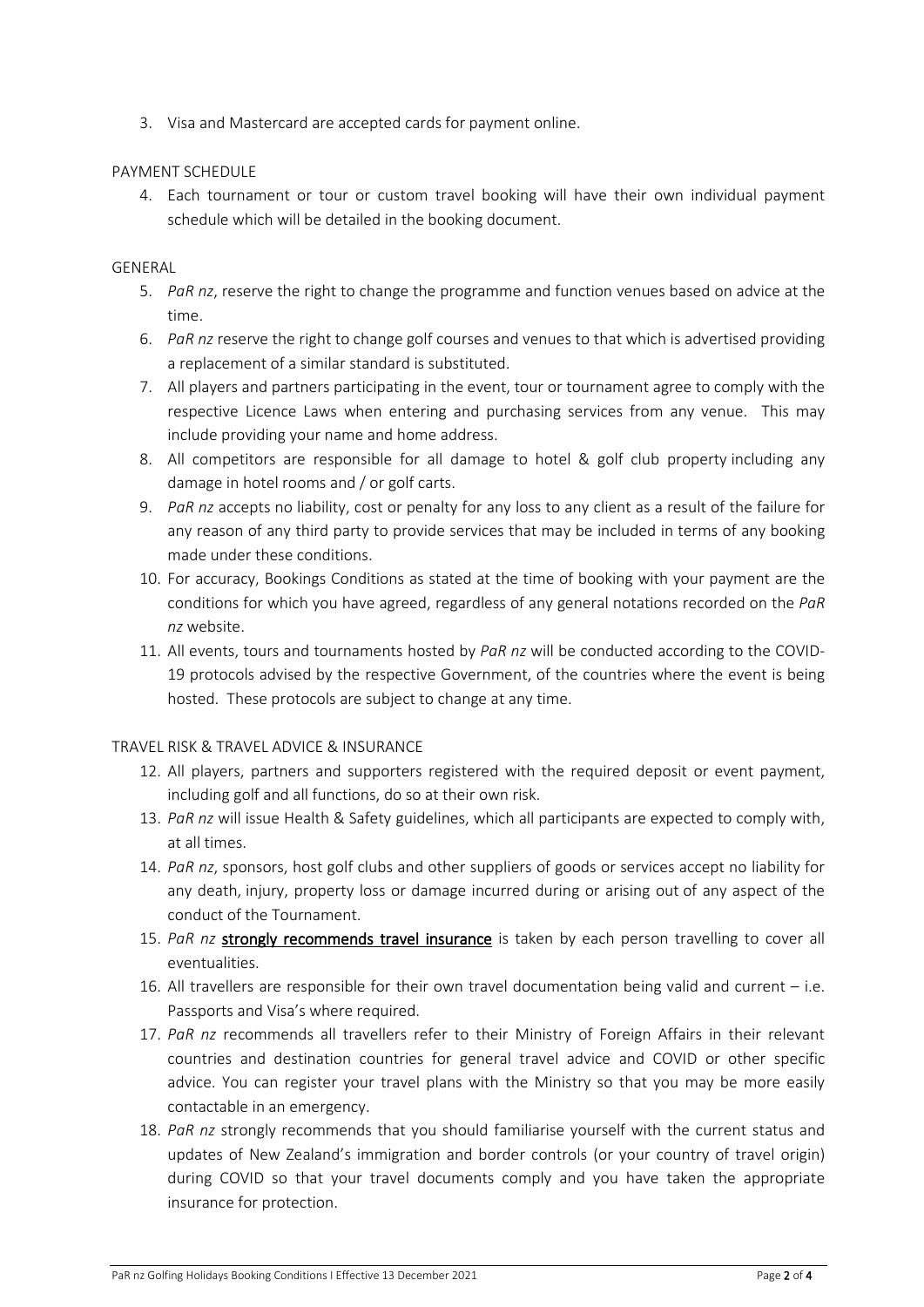- 19. In addition *PaR nz* suggests each traveller should familiarise themselves with airline requirements around passenger safety including the requirement for facemasks and the need to produce vaccination certificates or proof of vaccination along with negative COVID-19 tests during transit and at the final destination. This information is subject to change at any time so we recommend you update yourself at the time of booking and at regular intervals up to and during your travel.
- 20. You acknowledge that you are choosing to travel at a time where you may be exposed to COVID-19 and that your travel plans maybe impacted by COVID-19. It is your own responsibility to familiarise yourself with all relevant travel information, including health risks and travel restrictions, (covering border closures, quarantine and isolation requirements).
- 21. You acknowledge that your decision to travel is based on your own consideration of this information and that you agree that you are aware and assume responsibility for all the risks associated with travelling at this time. To the fullest extent permitted by law, we accept no liability in relation to any of these additional risks.

#### HEALTH

- 22. You must ensure that you are fully aware of any health requirements and recommend precautions relevant to your travel booking and ensure you carry all necessary vaccination documents.
- 23. For all travellers, *PaR nz* strongly suggests checking with your medical practioner, all recommended immunisations and injections required for each country visited.
- 24. In relation to COVID-19, airlines, travel operators and local authorities at travel destinations may require specific testing prior to boarding and/or upon arrival at your destination (including transit).

# PUBLICITY, PRIVACY AND ELECTRONIC DATABASE MARKETING

- 25. *PaR nz* acknowledges your privacy is important. We will not share your personal information such as address, email and phone number with other clients or third parties without your consent.
- 26. *PaR nz* may arrange media promotion and publicity before, during and after the Tournament. Competitors assent to references to them and pictures of them appearing and being used for purposes determined by PaR nz.
- 27. By entering this *PaR nz* event managed tournament, you agree to be added to the PaR nz database and to receive electronic on-going communications including email newsletters, electronic flyers, and materials as may be sent by post, including specific updates as they pertain to the event you have just entered.

# PAR NZ GOLFING HOLIDAYS CANCELLATION PROTOCOL

- 28. In the event that weather conditions prevent all the players from finishing a round, that Competition round will be cancelled and the tournament reduced accordingly. Daily prizes will be awarded in a fair and equitable way, depending on the circumstances on the day.
- 29. Should more than one round be cancelled due to inclement weather PaR nz will negotiate with the host club, where possible, to provide a green fee pass to be used within a 12-month period.
- 30. No refunds are available for unused portions during tournament week or tour programme

Cancellation by Entrant / Registered Traveller - Local tournaments in New Zealand

PaR nz Golfing Holidays Booking Conditions I Effective 13 December 2021 Page 3 of 4